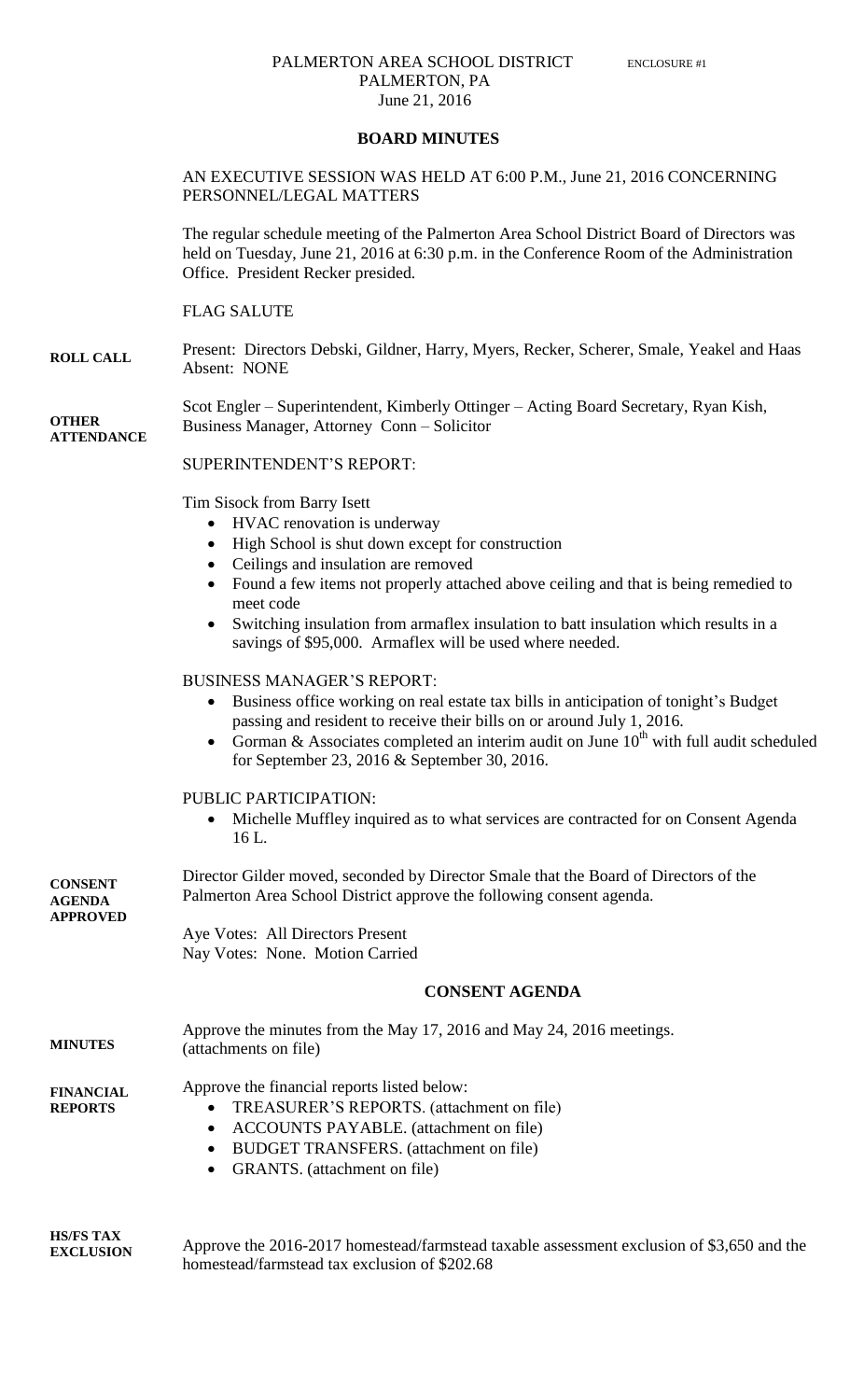| <b>RETAX</b><br><b>INSTALLMENT</b><br><b>PAYMENT</b><br><b>RESOLUTION</b> | Approve the resolution #06.21.16 Per the Real Estate Tax Universal Installment Payment Plan<br>Resolution, to use the following installment dates for the collection of the 2016 Real Estate<br>Taxes (attachment on file)                       |                                                                                                                                                                                                                                                                            |  |
|---------------------------------------------------------------------------|--------------------------------------------------------------------------------------------------------------------------------------------------------------------------------------------------------------------------------------------------|----------------------------------------------------------------------------------------------------------------------------------------------------------------------------------------------------------------------------------------------------------------------------|--|
| <b>TAX</b><br><b>DUPLICATES</b>                                           | fiscal year beginning July 1, 2016.                                                                                                                                                                                                              | Grant permission to release the 2016 Tax Duplicates to the respective tax collectors for the                                                                                                                                                                               |  |
| <b>BUDGET</b><br><b>TRANSFERS</b>                                         | Approve all budget transfers for fiscal year ending June 30, 2016 in order to comply with audit<br>requirements. The Board will be provided with an itemized listing of all required budget<br>transfers upon completion of the 2015-2016 audit. |                                                                                                                                                                                                                                                                            |  |
| <b>ACCOUNTS</b><br><b>PAYABLE</b>                                         | Authorize the Superintendent and Business Manager to make and release payments for the<br>remaining June accounts payable.                                                                                                                       |                                                                                                                                                                                                                                                                            |  |
| <b>STOP LOSS</b><br><b>COVERAGE</b>                                       | Approve a 1.63% increase in Stop Loss Coverage for the 2016-2017 fiscal year through Great<br>Midwest Insurance Company. The per employee per month charge will be \$132.66 with a<br>maximum per employee deductible set at \$125,000.          |                                                                                                                                                                                                                                                                            |  |
| <b>WORKERS</b><br><b>COMPENSATION</b>                                     | Approve the 2016-2017 workers compensation coverage through July 1, 2017 at an estimated<br>cost of \$123,856.00.                                                                                                                                |                                                                                                                                                                                                                                                                            |  |
| <b>CONTRACTS</b>                                                          | \$2,000.00.                                                                                                                                                                                                                                      | Approve the contract with Health eTools for 5 buildings with a 3 year agreement at a cost of                                                                                                                                                                               |  |
|                                                                           |                                                                                                                                                                                                                                                  | Approve the contract renewal with Blackboard Connect K-12 at a cost of \$4,626.90.                                                                                                                                                                                         |  |
|                                                                           |                                                                                                                                                                                                                                                  | Approve the contract with Shop Specialties, Inc., for shop machinery maintenance for the 2016-<br>2017 school year at a cost of \$1,400.00 plus any parts required throughout the year.                                                                                    |  |
|                                                                           | of \$4,450.70.                                                                                                                                                                                                                                   | Approve the contract renewal with Frontline Technologies Group, LLC/Aesop Service at a cost                                                                                                                                                                                |  |
| <b>COMPUTER</b><br><b>SERVICES</b>                                        |                                                                                                                                                                                                                                                  | Approve the 2016-2017 agreement with Central Susquehanna Intermediate Unit 16 for<br>computer services at a rate based on student enrollment and an estimated cost of \$23,000.00.                                                                                         |  |
| <b>INSURANCE</b><br><b>COVERAGES</b>                                      | \$100.                                                                                                                                                                                                                                           | Approve the athletic insurance coverage through Axis Insurance Company for the period of<br>August 14, 2016 to August 14, 2017 at a cost of \$34,706 with primary excess coverage over                                                                                     |  |
|                                                                           | excluding all sports.                                                                                                                                                                                                                            | Approve voluntary student accident coverage through Axis Insurance Company for the period<br>of August 14, 2016 to August 14, 2017 for a 24-hour wrap around rate of \$75.00, benefits                                                                                     |  |
| <b>BOARD</b><br><b>TREASURER</b>                                          | the rate of \$400.                                                                                                                                                                                                                               | Appoint Susan Debski as the Board Treasurer, effective July 1, 2016 through June 30, 2017, at                                                                                                                                                                              |  |
| <b>TENURE</b>                                                             | with the Palmerton Area School District:<br>Kyle Porembo<br>$\bullet$<br>Katie McCarroll<br>٠<br>Jacob Zurn<br>$\bullet$<br>Kaitlyn Andrews<br>٠<br><b>Tiffany Bachart</b><br>$\bullet$                                                          | Approve tenure for the following teachers who have obtained 3 years of satisfactory ratings<br><b>High School</b><br><b>Towamensing Elementary School</b><br><b>Towamensing Elementary School</b><br>S.S. Palmer Elementary School<br><b>Towamensing Elementary School</b> |  |
| <b>CURRICULUM</b><br><b>COORDINATORS</b>                                  | school year:<br><b>Holly Sell</b><br>$\bullet$<br>Roberta Yeager<br>٠<br>Meghan Barclay<br>$\bullet$<br>Deanna Iles<br>$\bullet$<br>Monique Hofford<br>$\bullet$                                                                                 | Approve the following as curriculum coordinators at Parkside/S.S. Palmer for the 2016-2017<br>$K-1$<br>Grades 2-3<br>Grade 4<br>Grade 5<br>Grade 6                                                                                                                         |  |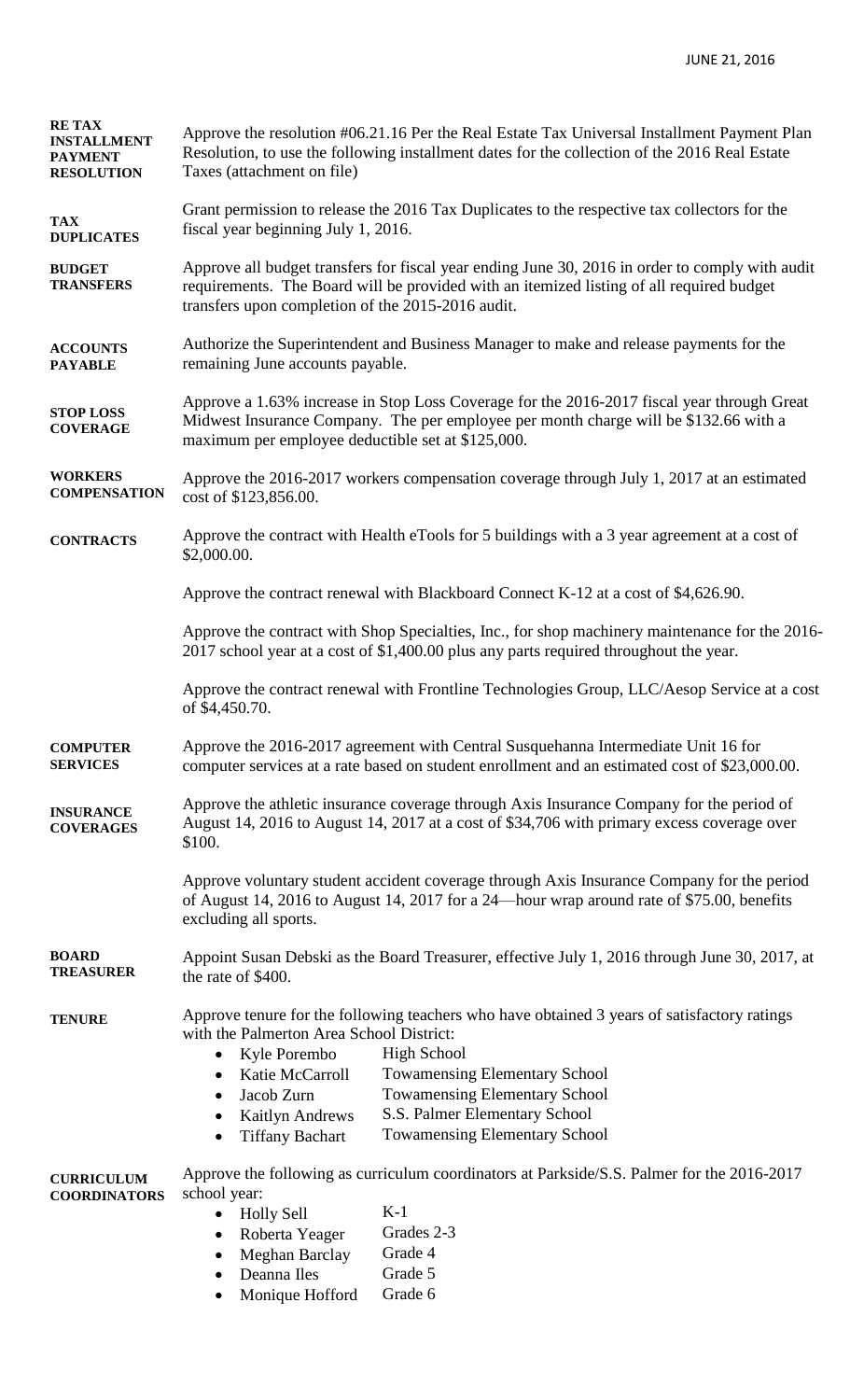Approve the following as curriculum coordinators at Towamensing Elementary for the 2016- 2017 school year:

- $\bullet$  Joyce Paulinho K-1
- Susan Warakomski Grades 2-3
- Susan Deem Grade 4
- Kathryn McKeon Grade 5
- Jaclyn Ivancich Grade 6

Approve the following as curriculum coordinators at the Jr. High School for the 2016-2017 school year:

- Patricia Boyd Co-Chair, English/Language Arts
- Kevin Kolodziejski Co-Chair, English/Language Arts
- Kim Seiler Social Studies
- Kathy Englert Math/Science

Approve the following as curriculum coordinators at the Sr. High School for the 2016-2017 school year:

|  | <b>Bonnie Tavella</b> | Co-Chair, English |
|--|-----------------------|-------------------|
|--|-----------------------|-------------------|

- Anna Corby Co-Chair, English
- Michael Gombert Co-Chair, Social Studies
- Paul McArdle Co-Chair, Social Studies
- Pamela Wuest Math
	- Jeanne Knepper Science
- Thomas Smelas Business
- Jose Elvir World Language
- Carol Andrews Health/Physical Education
- Miranda Allen Co-Chair, Secondary Specialist
- Whitney Kern Co-Chair, Secondary Specialist

**RESIGNATIONS** Accept resignation of Patricia Smiley as an Instructional Assistant at Parkside Education Center, effective May 27, 2016.

Approve the following salary movements, effective the 2016-2017 school year:

- Trisha Green Bachelor's to Bachelor's +24
	- Suzanne Lynn Bachelor's +24 to Master's
		-
	- Tricia Wampole Bachelor's +24 to Masters's

**EXTRA CURRICULAR POSITIONS**

**SALARY ADJUSTMENT**

Approve the following extracurricular positions for the 2016-2017 school year:

| <b>Chrissy Rehatchek</b><br>$\bullet$ | <b>Band Front Advisor</b>    | stipend pending contract negotiations |
|---------------------------------------|------------------------------|---------------------------------------|
| Tara Frantz<br>$\bullet$              | Vol. Field Hockey Coach      | volunteer                             |
| Christine DeLong<br>$\bullet$         | Cheerleading Advisor         | stipend pending contract negotiations |
| Kerry Jahelka<br>$\bullet$            | Strength/Conditioning        | volunteer                             |
|                                       | Volunteer                    |                                       |
| Sam Oberlander<br>$\bullet$           | Vol. Wrestling Coach         | volunteer                             |
| <b>Bob Hock</b><br>$\bullet$          | <b>Head Softball Coach</b>   | stipend pending contract negotiations |
| Jeff Minnich<br>$\bullet$             | <b>Head Track Coach</b>      | stipend pending contract negotiations |
| <b>Austin Cseh</b><br>$\bullet$       | Asst. Track Coach            | stipend pending contract negotiations |
| Wynn Cseh<br>$\bullet$                | Asst. Track Coach            | stipend pending contract negotiations |
| Jim Hay<br>$\bullet$                  | Asst. Track Coach            | stipend pending contract negotiations |
| <b>Bill Stoudt</b><br>$\bullet$       | Asst. Track Coach            | stipend pending contract negotiations |
| <b>Tyrone Lewis</b><br>$\bullet$      | <b>MS</b> Track Coach        | stipend pending contract negotiations |
| <b>Frank Jacobs</b><br>$\bullet$      | <b>Volunteer Track Coach</b> | volunteer                             |
| Lorna Lewis<br>$\bullet$              | <b>Volunteer Track Coach</b> | volunteer                             |
| <b>Russell Derrick</b><br>$\bullet$   | <b>Volunteer Track Coach</b> | volunteer                             |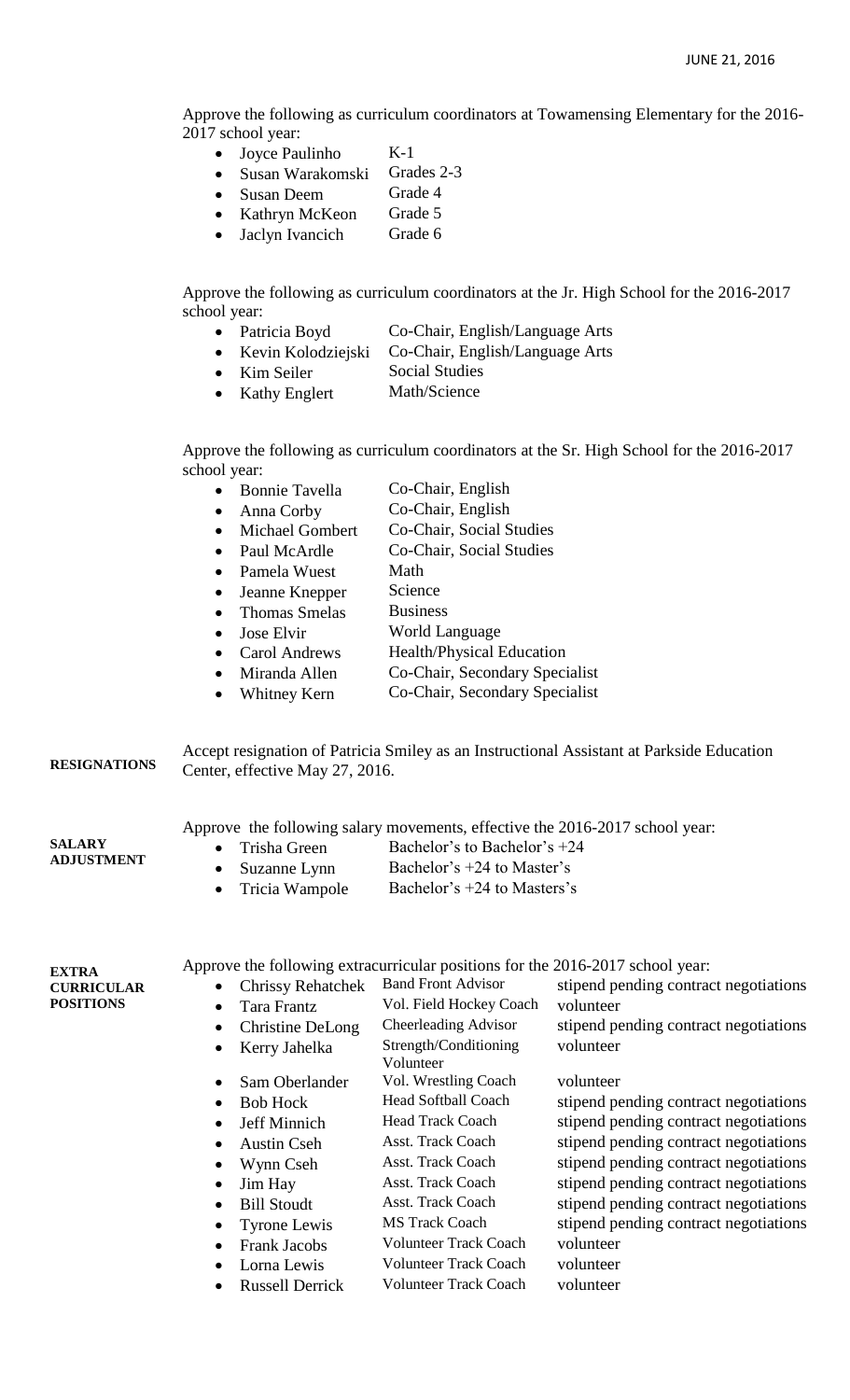| <b>REMOVE</b><br><b>SUBSTITUTES</b>       | Remove the following from the substitute list as per their request:                                                                                                                                                                                          |  |
|-------------------------------------------|--------------------------------------------------------------------------------------------------------------------------------------------------------------------------------------------------------------------------------------------------------------|--|
|                                           | Substitute IA<br><b>Matthew Zellner</b><br>$\bullet$<br><b>Substitute Teacher</b><br>David McClellan<br>$\bullet$                                                                                                                                            |  |
|                                           | <b>Substitute Teacher</b><br>Nakea Beers<br>$\bullet$                                                                                                                                                                                                        |  |
| <b>TUITION RE-</b><br><b>IMBURSEMENTS</b> | Approve the attached tuition reimbursement.                                                                                                                                                                                                                  |  |
| <b>GRADUATING</b><br><b>CLASS</b>         | Accept the status that the members of the senior class of 2016 have completed the graduation<br>requirements set forth by the Pennsylvania Department of Education and the Board of<br>Education of the Palmerton Area School District. (attachment on file) |  |
| <b>CONTRACTS</b>                          | Approve the facilities contracts for the 2016-2017 school year. (attachment on file)                                                                                                                                                                         |  |
| <b>AGREEMENT</b>                          | Approve the agreement with George F. Shovlin for legal services.                                                                                                                                                                                             |  |
| <b>FIELD TRIP</b>                         | Approve the Music field trip to Williamsburg, VA on April 20-23, 2017 at a cost to the district<br>of substitutes for the Band and Chorus teachers.                                                                                                          |  |
| PSBA DELEGATE                             | Appoint Darlene Yeakel as voting delegate to attend the 2016 PSBA Delegate Assembly<br>Meeting on Saturday, October 15, 2016.                                                                                                                                |  |

# **End of Consent Agenda**

| 2016-2017<br><b>BUDGET</b><br><b>APPROVED</b>  | Director Smale moved, seconded by Director Gildner that the Board of Directors of the<br>district, \$47.00 municipality.<br>Aye Votes: Directors Gildner, Debski, Smale, Harry, Haas, Recker                                                                | Palmerton Area School District approve the Palmerton Area School District General Operating<br>Budget for the 2016-2017 fiscal year with a real estate tax levy of 55.5293 mills (a 1.72 mill<br>increase over 2015-2016) with budgetary expenditures of \$31,486,429. The board also<br>authorizes, as a part of the General Operating Budget adoption, the Section 679 Per Capita Tax<br>of \$5.00: Act 511 Earned Income Tax of 1.00%; Act 511 Per Capita Tax of \$10.00: Act 511<br>Realty Transfer Tax of 1.00%; Local Services Tax of \$5.00. The Board reaffirms and reenacts<br>all collection procedures that are applicable to the local service tax, Section 679 and 511 Per<br>Capita tax and Act 511 Earned Income Tax, and Act 511 Realty transfer tax. For informational<br>purposes: Sharing of certain taxes occurs as permitted by law: Per Capita --\$10.00 school<br>district, \$5.00 municipality; Earned Income Tax --.5% school district, .5% municipality; Realty<br>Transfer Tax -- .5% school district, .5% municipality; Local Services Tax --\$5.00 school |
|------------------------------------------------|-------------------------------------------------------------------------------------------------------------------------------------------------------------------------------------------------------------------------------------------------------------|----------------------------------------------------------------------------------------------------------------------------------------------------------------------------------------------------------------------------------------------------------------------------------------------------------------------------------------------------------------------------------------------------------------------------------------------------------------------------------------------------------------------------------------------------------------------------------------------------------------------------------------------------------------------------------------------------------------------------------------------------------------------------------------------------------------------------------------------------------------------------------------------------------------------------------------------------------------------------------------------------------------------------------------------------------------------------------------|
|                                                | Nay Votes: Directors Myers, Yeakel, Scherer. Motion Carried                                                                                                                                                                                                 |                                                                                                                                                                                                                                                                                                                                                                                                                                                                                                                                                                                                                                                                                                                                                                                                                                                                                                                                                                                                                                                                                        |
| <b>FUND TRANSFER</b><br><b>APPROVED</b>        | Director Debski moved, seconded by Director Smale that the Board of Directors of the<br>Palmerton Area School District approve the transfer from the General Fund (10) of \$3,000,000<br>to the Capital Reserve Fund (32) per Municipal Code, Section 1431. |                                                                                                                                                                                                                                                                                                                                                                                                                                                                                                                                                                                                                                                                                                                                                                                                                                                                                                                                                                                                                                                                                        |
|                                                | Aye Votes: Directors Debski, Smale, Myers, Harry, Haas, Yeakel, Gildner, Recker<br>Nay Votes: Director Scherer. Motion Carried                                                                                                                              |                                                                                                                                                                                                                                                                                                                                                                                                                                                                                                                                                                                                                                                                                                                                                                                                                                                                                                                                                                                                                                                                                        |
| 2016-2017<br><b>BONDING</b><br><b>APPROVED</b> | Director Scherer moved, seconded by Director Myers that the Board of Directors of the<br>Palmerton Area School District approve the following bonding amounts for the 2016-17 fiscal<br>year:                                                               |                                                                                                                                                                                                                                                                                                                                                                                                                                                                                                                                                                                                                                                                                                                                                                                                                                                                                                                                                                                                                                                                                        |
|                                                | <b>Board President</b><br>$\bullet$                                                                                                                                                                                                                         | \$100,000                                                                                                                                                                                                                                                                                                                                                                                                                                                                                                                                                                                                                                                                                                                                                                                                                                                                                                                                                                                                                                                                              |
|                                                | <b>Board Vice President</b><br>$\bullet$                                                                                                                                                                                                                    | \$100,000                                                                                                                                                                                                                                                                                                                                                                                                                                                                                                                                                                                                                                                                                                                                                                                                                                                                                                                                                                                                                                                                              |
|                                                | <b>Board Secretary</b><br>$\bullet$                                                                                                                                                                                                                         | \$100,000                                                                                                                                                                                                                                                                                                                                                                                                                                                                                                                                                                                                                                                                                                                                                                                                                                                                                                                                                                                                                                                                              |
|                                                | Superintendent<br>$\bullet$                                                                                                                                                                                                                                 | \$100,000                                                                                                                                                                                                                                                                                                                                                                                                                                                                                                                                                                                                                                                                                                                                                                                                                                                                                                                                                                                                                                                                              |
|                                                | <b>Business Manager</b><br>$\bullet$                                                                                                                                                                                                                        | \$100,000                                                                                                                                                                                                                                                                                                                                                                                                                                                                                                                                                                                                                                                                                                                                                                                                                                                                                                                                                                                                                                                                              |
|                                                | <b>Employee Blanket Bond</b>                                                                                                                                                                                                                                | \$5,000                                                                                                                                                                                                                                                                                                                                                                                                                                                                                                                                                                                                                                                                                                                                                                                                                                                                                                                                                                                                                                                                                |
|                                                | <b>Board Treasurer</b>                                                                                                                                                                                                                                      | \$100,000                                                                                                                                                                                                                                                                                                                                                                                                                                                                                                                                                                                                                                                                                                                                                                                                                                                                                                                                                                                                                                                                              |

Aye Votes: All Directors Present Nay Votes: None. Motion Carried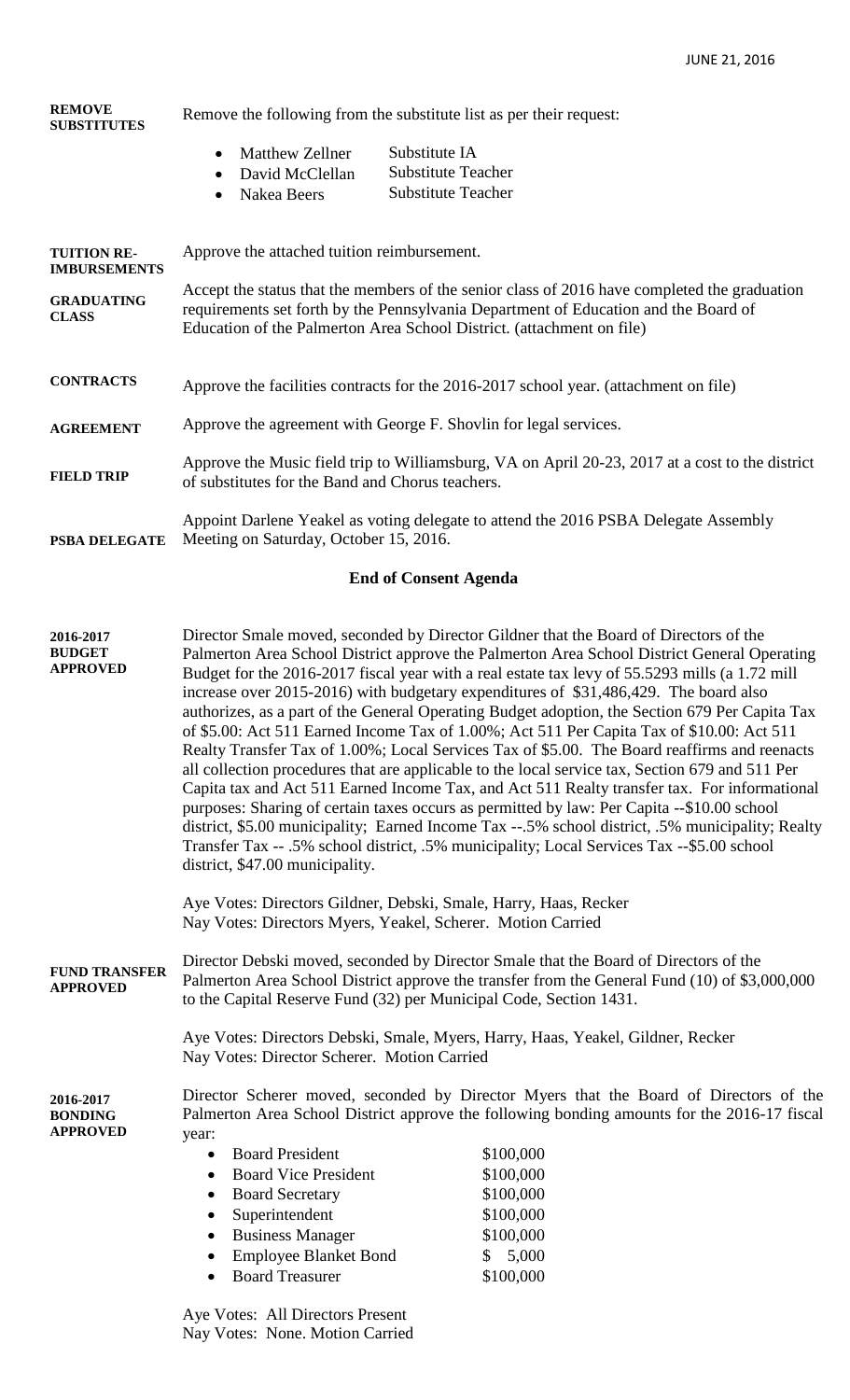| <b>MEDICAL</b><br><b>INSURANCE</b><br><b>INCREASE</b><br><b>APPROVED</b> | Director Gildner moved, seconded by Director Myers that the Board of Directors of the<br>Palmerton Area School District approve a 9.3% increase in medical insurance rates for the<br>2016-2017 fiscal year. This increase will allow for sufficient funds from which to pay medical<br>claims.<br>Director Harry:<br>Do we research other options |
|--------------------------------------------------------------------------|----------------------------------------------------------------------------------------------------------------------------------------------------------------------------------------------------------------------------------------------------------------------------------------------------------------------------------------------------|
|                                                                          | Superintendent Engler:<br>Shop around for best rate<br>Aye Votes: All Directors Present<br>Nay Votes: None. Motion Carried                                                                                                                                                                                                                         |
| <b>DENTAL</b><br><b>INSURANCE</b><br><b>INCREASE</b><br><b>APPROVED</b>  | Director Scherer moved, seconded by Director Myers that the Board of Directors of the<br>Palmerton Area School District approve a 5.6% increase in dental rates for the 2016-2017 fiscal<br>year using Delta Dental.                                                                                                                               |
|                                                                          | Director Harry:<br>Do we research other options<br>Superintendent Engler:<br>Shop around for best rate<br>$\bullet$                                                                                                                                                                                                                                |
|                                                                          | Aye Votes: All Directors Present<br>Nay Votes: None. Motion Carried                                                                                                                                                                                                                                                                                |
| <b>PERSONNEL</b><br><b>APPROVED</b>                                      | Director Scherer moved, seconded by Director Harry that the Board of Directors of the<br>Palmerton Area School District approve Justin Petersen as a High School Science Teacher<br>effective August 16, 2016 at Bachelor's Step 1, salary pending contract negotiations.                                                                          |
|                                                                          | Aye Votes: All Directors Present<br>Nay Votes: None. Motion Carried                                                                                                                                                                                                                                                                                |
|                                                                          | Director Smale moved, seconded by Director Yeakel that the Board of Directors of the<br>Palmerton Area School District approve Kayla Creed as an Elementary Teacher at Parkside<br>Education Center effective August 16, 2016 at Bachelor's Step 1, salary pending contract<br>negotiations.                                                       |
|                                                                          | Aye Votes: All Directors Present<br>Nay Votes: None. Motion Carried                                                                                                                                                                                                                                                                                |
|                                                                          | Director Scherer moved, seconded by Director Harry that the Board of Directors of the<br>Palmerton Area School District approve Shana O'Gurek as an Elementary Teacher at S.S.<br>Palmer Elementary effective August 16, 2016 at Bachelor's Step 1, salary pending contract<br>negotiations.                                                       |
|                                                                          | Aye Votes: All Directors Present<br>Nay Votes: None. Motion Carried                                                                                                                                                                                                                                                                                |
|                                                                          | Director Yeakel moved, seconded by Director Smale that the Board of Directors of the<br>Palmerton Area School District approve Lori Shaffer as Building Secretary at SS Palmer<br>Elementary School, effective June 13, 2016 at the rate of \$29,523 prorated.                                                                                     |
|                                                                          | Aye Votes: All Directors Present<br>Nay Votes: None. Motion Carried                                                                                                                                                                                                                                                                                |
|                                                                          | Director Yeakel moved, seconded by Director Smale that the Board of Directors of the<br>Palmerton Area School District approve Bryna Witkowski as a LTS School Counselor at the<br>High School at Masters, Step 1, effective the start of the 2016-2017 school year.                                                                               |
|                                                                          | Aye Votes: All Directors Present<br>Nay Votes: None. Motion Carried                                                                                                                                                                                                                                                                                |